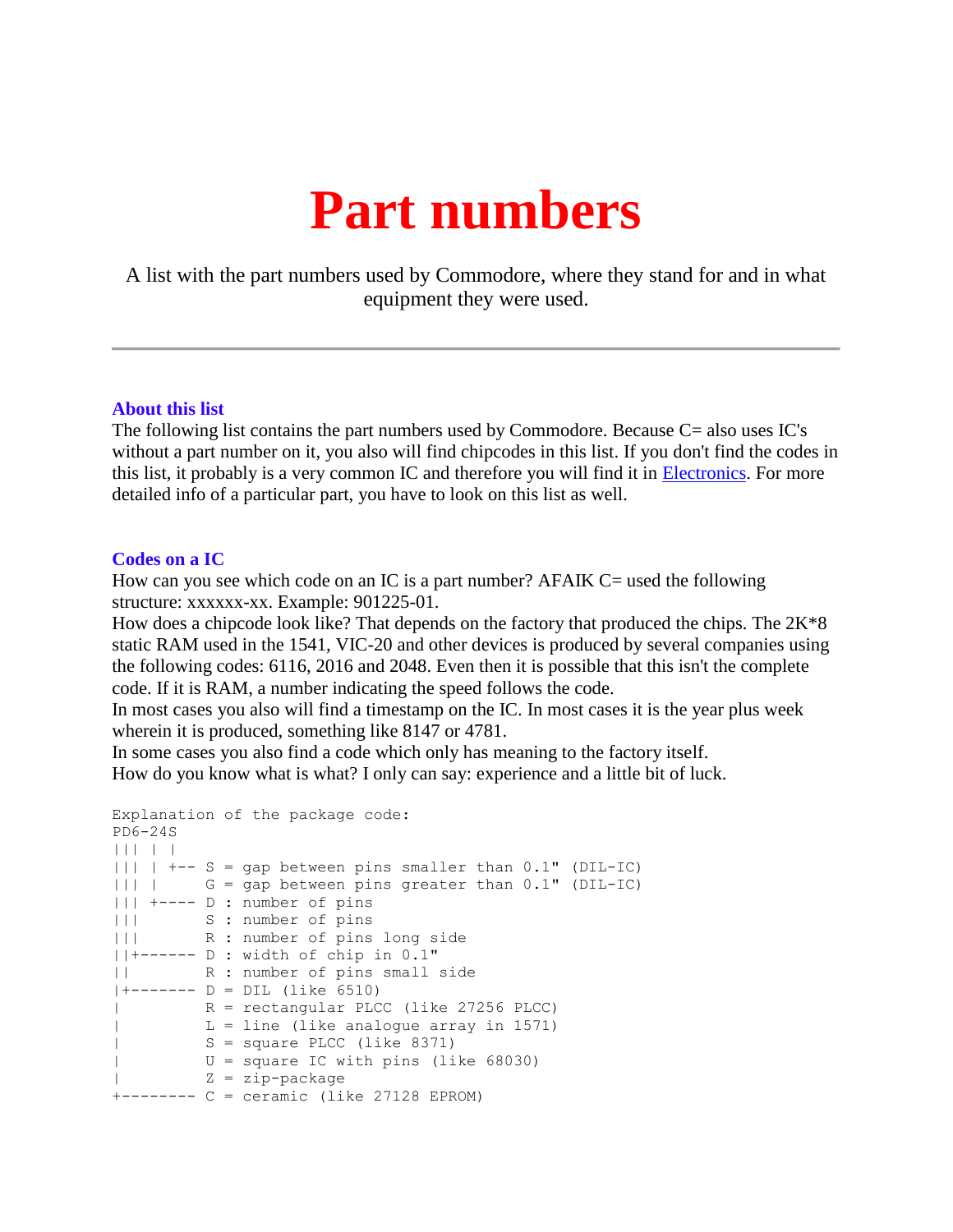P = plastic  $B =$ available in C or P

If device is not given, then either the part can be found in more then one device or I don't know. I package is not given then either it cannot be used (like for a motor or sticker) or I don't know or haven't measured it yet.

| Partnumber<br>1001027-01<br>1010019-04                                                                                    | Chipcode                                                             | Address<br>Contents<br>RF MODULATOR<br>Sticker T500mA 250V                                                                                                                                          | Device<br>$VIC-20$<br>1551 | Package                                                   |                                                         |
|---------------------------------------------------------------------------------------------------------------------------|----------------------------------------------------------------------|-----------------------------------------------------------------------------------------------------------------------------------------------------------------------------------------------------|----------------------------|-----------------------------------------------------------|---------------------------------------------------------|
| 1EM301-002<br>1EM301-003<br>1540030-04                                                                                    |                                                                      | DC MOTOR<br>R-W HEAD<br>Sticker                                                                                                                                                                     |                            | 1530-1531<br>1530-1531<br>1541C                           |                                                         |
| 251025-01<br>251104-04<br>251257-02A<br>$251527 - 01$<br>251535-01<br>251536-01<br>251640-03                              | 2016<br>2114<br>2364<br>see 8701<br>see 8501<br>see 8360<br>see 6529 | 2K*8 SRAM<br>1K*4 SRAM<br>8K*8 OPROM<br>RF MODULATOR<br>Kernal ROM<br>222                                                                                                                           | E000-FFFF C64 SX PD6-24    | C64<br>SFD-1001                                           | $PD6-24$<br>$PD3-18$<br>$PD6-24$                        |
| 251641-02<br>251641-03<br>251715-01<br>251750-01<br>251828-03<br>251829-01<br>251853-01<br>251854                         |                                                                      | 7700-010 PLA<br>array WO colour-RAM<br>Mainboard<br>disk controller<br>gate array<br>gate array<br>Mainboard                                                                                        |                            | $C64-TI$<br>1551<br>1541C                                 | $PD6-28$<br>$PD6-28$<br>$PD6-40$<br>$PD3-20$<br>$PL-31$ |
| 251911-01<br>251913-01<br>251916-01<br>251916-03<br>251968-01<br>251968-03<br>252126-01<br>252127-01<br>252179-01         | 27128<br>27128<br>27128<br>see 8362<br>see 8364                      | RF modulator<br>combined Kernal/Basic<br>RF MODULATOR<br>RF MODULATOR<br>System ROM 1541<br>System ROM 1541<br>OS ROM even                                                                          |                            | Plus4<br>C128<br>$C64-TI$<br>A1000                        | $PD6-28$<br>$PD6-28$                                    |
| 252180-01<br>252371-01<br>252535-01<br>252608-01<br>255036-14<br>255039-09<br>255040-24<br>$255050 - 24$<br>$255054 - 02$ | see 5710                                                             | OS ROM odd<br>array WITH colour-RAM<br>Sticker on back (Made in Japan)<br>Sticker T 500mA<br>250V<br>Sticker on back (Made in England)<br>Sticker on back (Made in Japan)<br>Sticker "Funkentstort" |                            | A1000<br>$C64-TI$<br>C116<br>1541C<br>C16<br>1551<br>1551 |                                                         |
|                                                                                                                           | 2708<br>2716<br>2732<br>2764                                         | 1K*8 EPROM<br>2K*8 EPROM<br>4K*8 EPROM<br>8K*8 EPROM                                                                                                                                                |                            |                                                           | $PD6-24$<br>$PD6-24$<br>$PD6-24$<br>$PD6-28$            |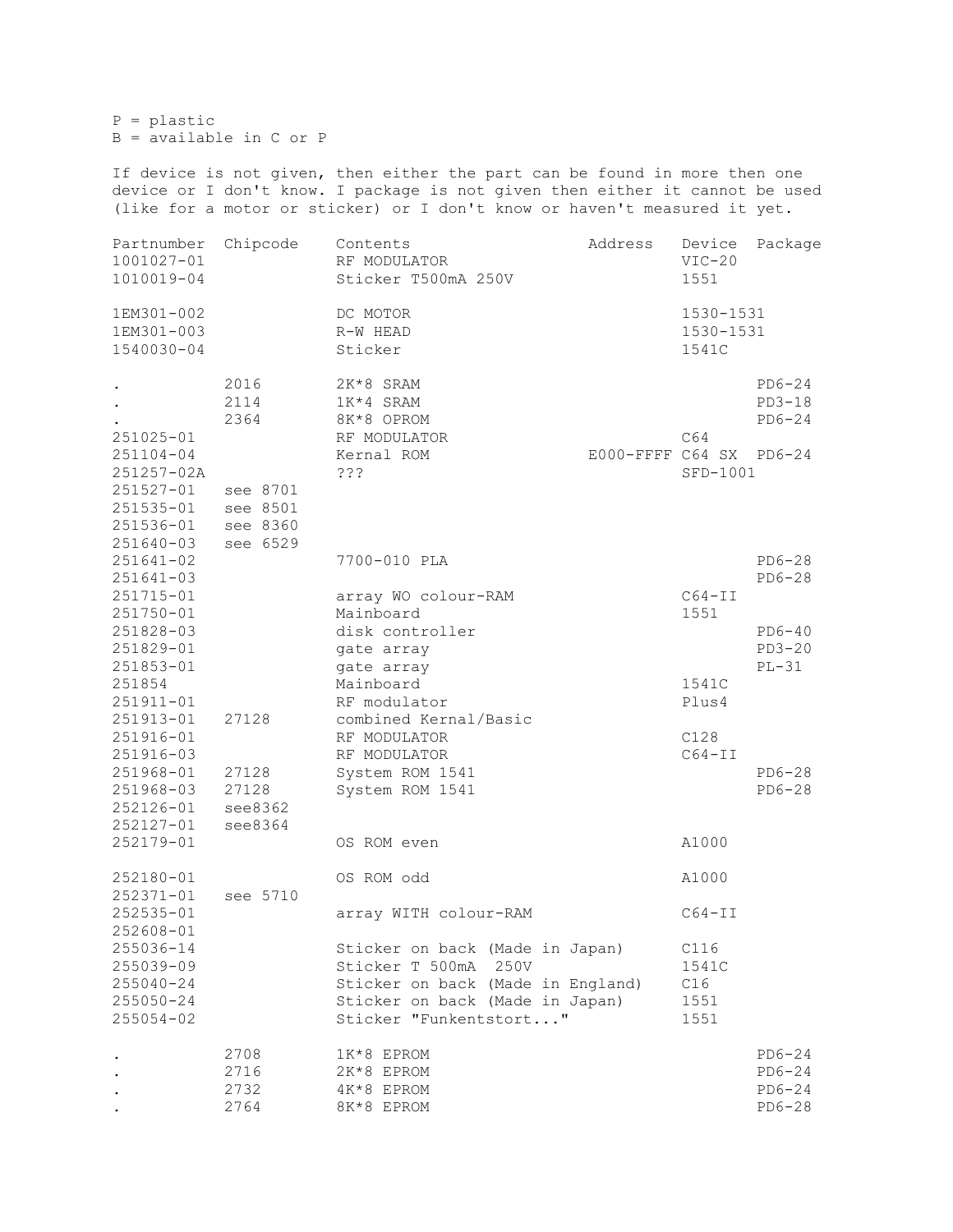| 310171<br>310654-03<br>310654-05<br>310389-01                                                                                                                                                                                                       | 27128<br>27256<br>27512<br>see 8722                                                                                                                                              | 16K*8 EPROM<br>32K*8 EPROM<br>64K*8 EPROM<br>metal cover expansion port<br>dos v3.0, bug recognising<br>single sided disk<br>dos v3.0                                                                                                          |                                                                                                                               | C116<br>1571<br>1571                                     | $PD6-28$<br>$PD6-28$<br>$PD6-28$                                               |
|-----------------------------------------------------------------------------------------------------------------------------------------------------------------------------------------------------------------------------------------------------|----------------------------------------------------------------------------------------------------------------------------------------------------------------------------------|------------------------------------------------------------------------------------------------------------------------------------------------------------------------------------------------------------------------------------------------|-------------------------------------------------------------------------------------------------------------------------------|----------------------------------------------------------|--------------------------------------------------------------------------------|
| 314592-01                                                                                                                                                                                                                                           |                                                                                                                                                                                  | SENSORS GROUP                                                                                                                                                                                                                                  |                                                                                                                               | MPS802                                                   |                                                                                |
| 315012-01<br>315014-01<br>315020-01<br>315078-02<br>315079-01<br>315090-01<br>315093-01<br>315093-02                                                                                                                                                | see 8721<br>see 8563<br>see 8502                                                                                                                                                 | Kernal ROM<br>character ROM DIN 40 columns<br>dos<br>Kickstart 1.2<br>Kickstart 1.3                                                                                                                                                            |                                                                                                                               | C128<br>C128<br>1570<br>A500<br>A500                     |                                                                                |
| 317040-01<br>317041-01<br>317042-01<br>317043-01<br>317046-01<br>317047-01<br>317051-01<br>317052-01<br>317053-01<br>317054-01<br>318004-01<br>318004-04<br>318004-05<br>318006-01<br>318008-01<br>318009-01<br>318012-01                           | 27128<br>27128<br>27128<br>27128<br>see 8566<br>see 8500                                                                                                                         | jack<br>pirate adventure<br>atomic mission<br>strange adventure<br>logo<br>logo<br>script/plus<br>script/plus<br>3 plus 1<br>3 plus 1<br>Kernal ROM<br>Kernal ROM<br>Kernal ROM<br>Basic ROM<br>System ROM DOS V2.6                            | 8000-BFFF Plus4<br>C000-FFFF Plus4<br>8000-BFFF C16<br>C000-FFFF C16                                                          | C16<br>C16<br>C16<br>C16<br>C116<br>C16<br>Plus4<br>1551 | $PD6-28$<br>$PD6-28$<br>$CD6-28$<br>$PD6-28$<br>$PD6-28$<br>BD6-28<br>$PD6-28$ |
| 318013-01<br>318018-02<br>318018-03<br>318018-04<br>318019-02<br>318019-03<br>318019-04<br>318020-03<br>318020-04<br>318020-05<br>318022-02<br>318023-02<br>318029-03<br>318045-01<br>318047-01<br>318069-02<br>318071-01<br>318072-01<br>318072-02 | see 8580<br>27128<br>27128<br>27128<br>27128<br>27128<br>27128<br>27128<br>27128<br>27128<br>27256<br>27256<br>see 8520<br>27256<br>see 8372<br>see 8371<br>see 5719<br>see 5719 | Basic ROM<br>Basic ROM<br>Basic ROM, upgrade<br>Basic ROM<br>Basic ROM<br>Basic ROM, upgrade<br>Kernal ROM US<br>Kernal ROM US<br>Kernal ROM US, upgrade<br>Basic ROM<br>Kernal ROM US +<br>Kernal & Basic C64 mode<br>$dos$ $v10$<br>dos v3.1 | 4000-7FFF C128<br>4000-7FFF C128<br>4000-7FFF C128<br>8000-BFFF C128<br>8000-BFFF C128<br>8000-BFFF C128<br>4000-BFFF C128DCR | C128<br>C128<br>C128<br>C128DCR<br>1581<br>1571CR        |                                                                                |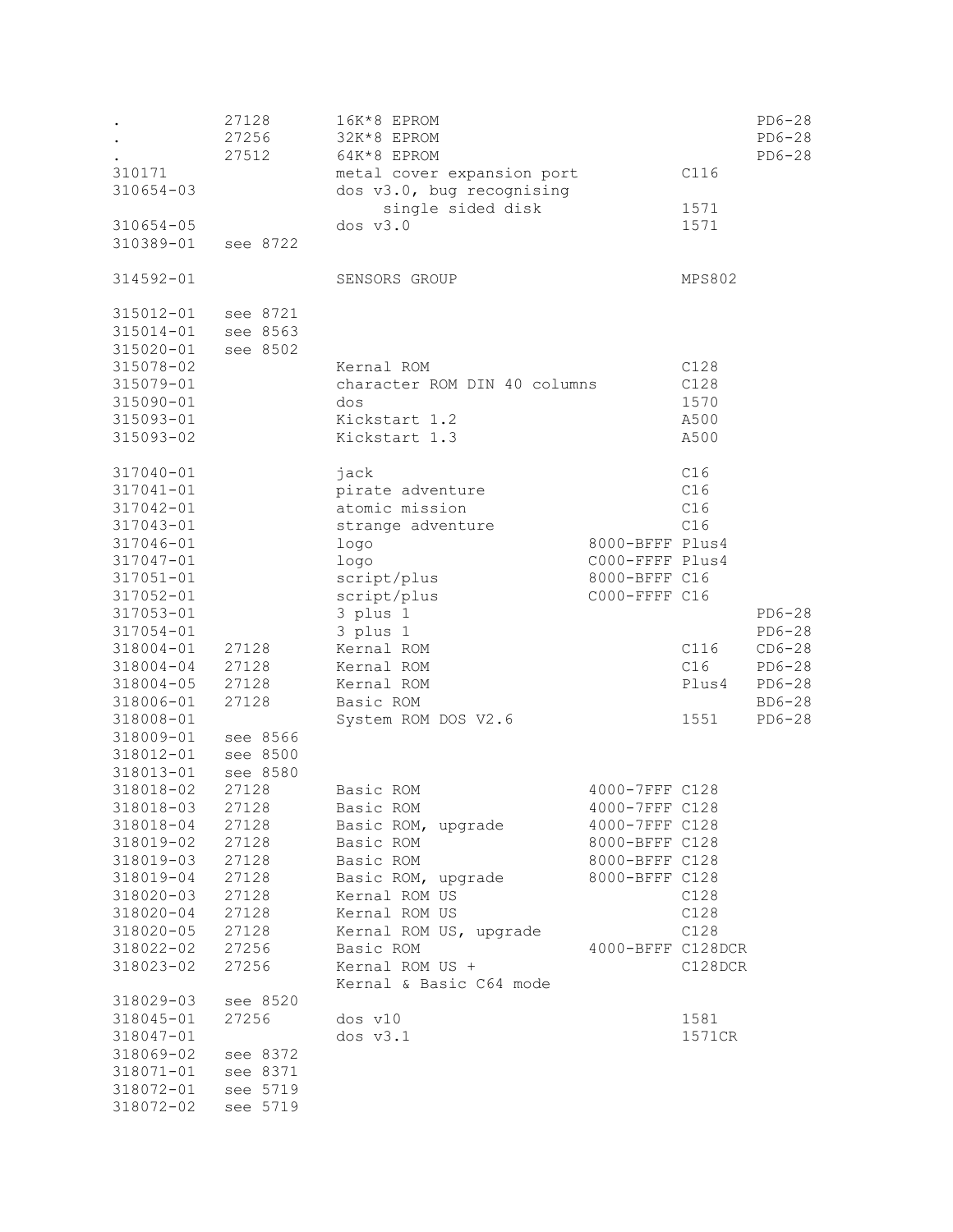| 318077-01                                                                            | 27256                          | Kernal ROM DIN +<br>Kernal & Basic C64 mode                                                                                           | C128DCR                                                     |
|--------------------------------------------------------------------------------------|--------------------------------|---------------------------------------------------------------------------------------------------------------------------------------|-------------------------------------------------------------|
| 318077-03                                                                            | 27256                          | Kernal ROM DIN +<br>Kernal & Basic C64 mode                                                                                           | C128DCR                                                     |
| 324744-01<br>$324745 - 01$                                                           |                                |                                                                                                                                       |                                                             |
| 325302-01<br>325303-01<br>325340-03                                                  | 2364<br>6500/1                 | C000-DFFF 1541<br>ROM<br>ROM<br>MPU                                                                                                   | 1540<br>1520                                                |
| 325341-01<br>325572-01                                                               |                                | ROM<br>gate array                                                                                                                     | 1526<br>1541                                                |
| 380212-07<br>380217-01<br>380715-02<br>380783-01<br>380784-01                        |                                | PLA                                                                                                                                   | PC10                                                        |
| 380785-01                                                                            | PAL                            |                                                                                                                                       | A2000                                                       |
| 390059-01<br>390084-01                                                               | 68000                          | character ROM US 40 columns<br>CPU 10 MHz                                                                                             | C128                                                        |
| 390304-01<br>390307-02<br>390309-01<br>390336-02                                     |                                | OS V2.04                                                                                                                              | A????                                                       |
| 390433-02<br>390540<br>390563-01<br>390629-01<br>390630-01<br>390852-01<br>390979-01 | 8373R4                         | DENISE<br>FAT GARY<br>DMAC<br>OS V2.04<br>OS V2.04<br>Kernal & Basic ROM<br>OS V2.04                                                  | A590<br>A3000<br>А<br>C64GS<br>Α                            |
| 391010-01<br>391078-01<br>391227-01<br>391388-01<br>391424-02<br>391523-01           |                                | ALICE<br>8520PL<br>LISA<br>OS V2.05 A600<br>GAYLE<br>OS V3.00                                                                         |                                                             |
|                                                                                      | 5710<br>5719                   | CIA-like chip<br>GARY (floppy and misc. logic)                                                                                        | 1571CR<br>A500                                              |
| 600422-75<br>601020-03<br>$601020 - 95$<br>601200-48<br>601200-53<br>604010-07       |                                | LAG570 MOTOR CTRL.<br>PAPER FEED MOTOR<br>HEAD MOTOR<br>HEAD MOTOR<br>HEAD DRIVING BELT<br>PCB ASSY MOTOR CTRL. Newtronics D500 1541C | 1541C<br>MPS803<br><b>MPS803</b><br>MPS802<br><b>MPS802</b> |
|                                                                                      | 6116<br>6502<br>6502A<br>6502B | 2K*8 SRAM<br>CPU, 1 MHz<br>CPU, 2 MHz<br>CPU, 3 MHz                                                                                   | $PD6-24$<br>$PD6-40$<br>$PD6-40$<br>$PD6-40$                |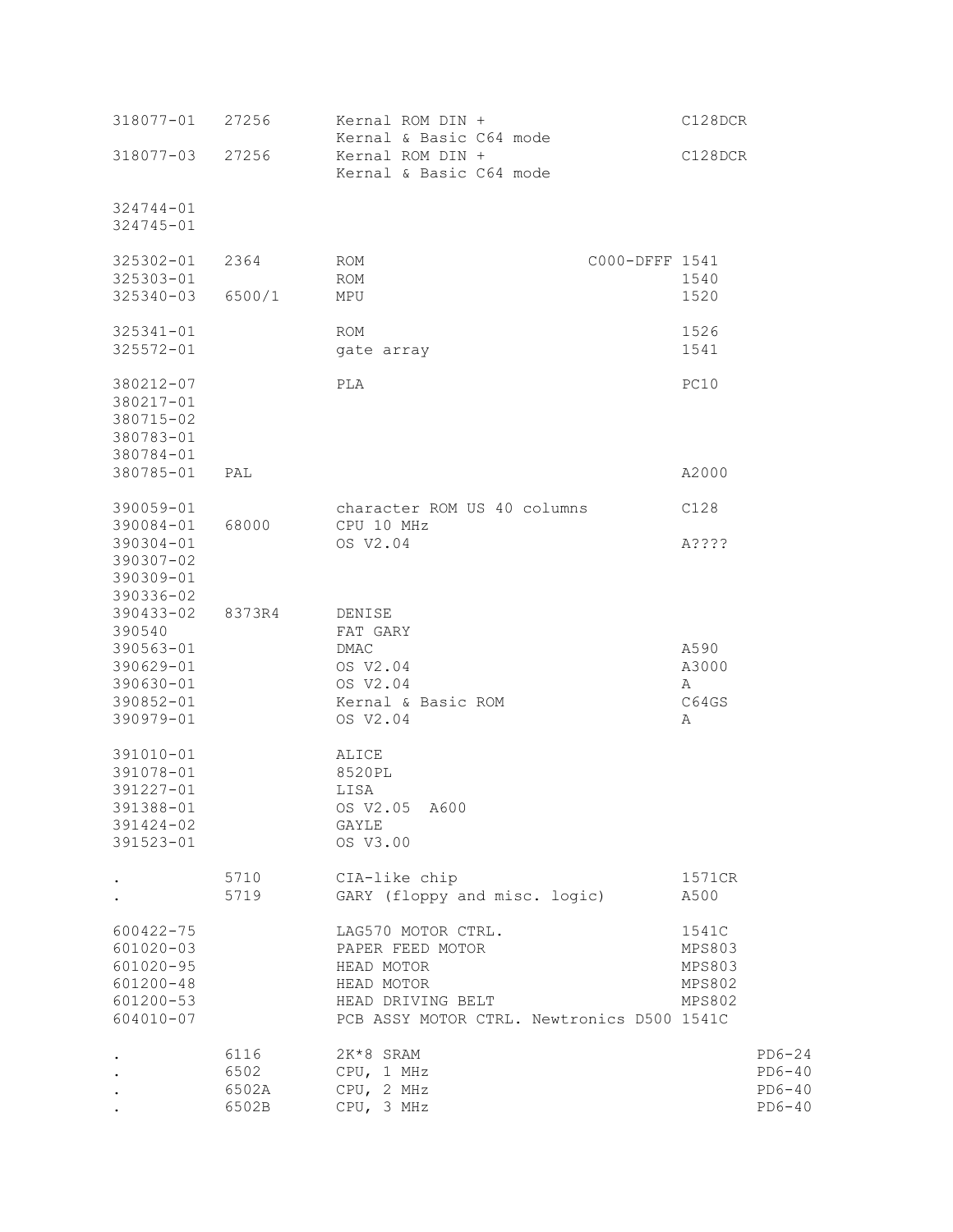|           | 6504             | CPU                               |              | $PD6-28$ |
|-----------|------------------|-----------------------------------|--------------|----------|
|           | 6505             | CPU                               |              |          |
|           | 6509             | CPU                               |              | $PD6-40$ |
|           | 6520             | PIA, Peripheral Interface Adapter |              | $PD6-40$ |
|           |                  | 6821-clone                        |              |          |
|           | 6522             | VIA, Versatile Interface Adapter  |              | $PD6-40$ |
|           | 6522A            | VIA 2 MHz                         |              |          |
|           | 6523             |                                   |              |          |
|           | 6523T            | 28p version of 6525               |              | $PD6-28$ |
|           | 6525             | TPI, Tri-Port Interface           |              |          |
|           | 6526             | CIA, Complex Interface Adapter    |              | $PD6-40$ |
|           | 6526A            | CIA 2 MHz                         |              | $PD6-40$ |
|           | 6529             | PIO                               |              | $PD3-20$ |
|           | 6530             | $I/O$ , RAM, ROM                  |              | $PD6-40$ |
|           | 6532             | RIOT                              |              | $PD6-40$ |
|           | 6545             | CRT, Motorola 6845-clone          |              |          |
|           | 6550             | 1K*4 SRAM                         |              | $PD4-22$ |
| $\bullet$ | 6551             | ACIA                              |              |          |
| $\bullet$ | 6560             | VIC-I NTSC                        | $VIC-20$     | PD6-40   |
|           | 6561             | VIC-I PAL                         | $VIC-20$     | $PD6-40$ |
|           | 6567             | VIC-II NTSC                       |              | $PD6-40$ |
|           | 6569             | VIC-II PAL                        |              | $PD6-40$ |
|           | 6570-036         | AMIGA keyboard controller         |              | $PD6-40$ |
|           | 6581             | SID                               |              | $PD6-28$ |
|           | 65816            | CPU, 16 bit version of 6502       |              | $PD6-40$ |
|           |                  |                                   |              |          |
|           | 68000            | CPU                               |              | PD9-64   |
|           | 6809             | CPU                               |              | $PD6-40$ |
|           | 68766            | EPROM Motorola equivalent of 2364 |              | $CD6-24$ |
|           | 7360R7           |                                   |              |          |
|           |                  |                                   |              |          |
|           | 7501             | <b>CPU</b>                        |              | $PD6-40$ |
|           | 8360             | TED                               |              |          |
|           |                  |                                   |              |          |
|           |                  |                                   |              |          |
|           | 8361R3           |                                   |              |          |
| $\bullet$ | 8362R8           | DENISE (OCS video chip, PAL)      |              |          |
| $\bullet$ | 8364R4           | PAULA (audio)                     |              |          |
|           | 8364R7           | PAULA (audio)                     |              |          |
|           | 8367R0           | AGNUS                             |              |          |
|           | 8370             | FAT AGNUS, NTSC                   |              |          |
|           | 8371             | FAT AGNUS, PAL                    |              |          |
|           | 8372A            | BIG FAT AGNUS                     |              |          |
|           |                  |                                   |              |          |
|           | 8500             | $CPU = 6510$                      |              | $CD6-40$ |
|           | 8501             | CPU                               |              | $CD6-40$ |
|           | 8502             | CPU                               | C128         |          |
|           | 8520             | CIA alike, 2 MHz                  |              |          |
|           | 8550             | SID                               |              |          |
|           | 8551             | ACIA                              |              |          |
|           | 8563R9           | VDC 80 columns                    | C128         |          |
|           | 8565R2           | VIC-II                            | $C64-TI$     |          |
|           | 8566R3           | VIC 40 columns                    | C128         |          |
|           | 8568             | VDC 80 columns                    | C128DCR      |          |
|           | 8580             | SID                               | $C64 - II$   |          |
|           |                  |                                   |              |          |
|           | 8701             | clock generator                   |              |          |
|           | 8721R3<br>8722R2 | PLA addressdecoder<br>MMU         | C128<br>C128 |          |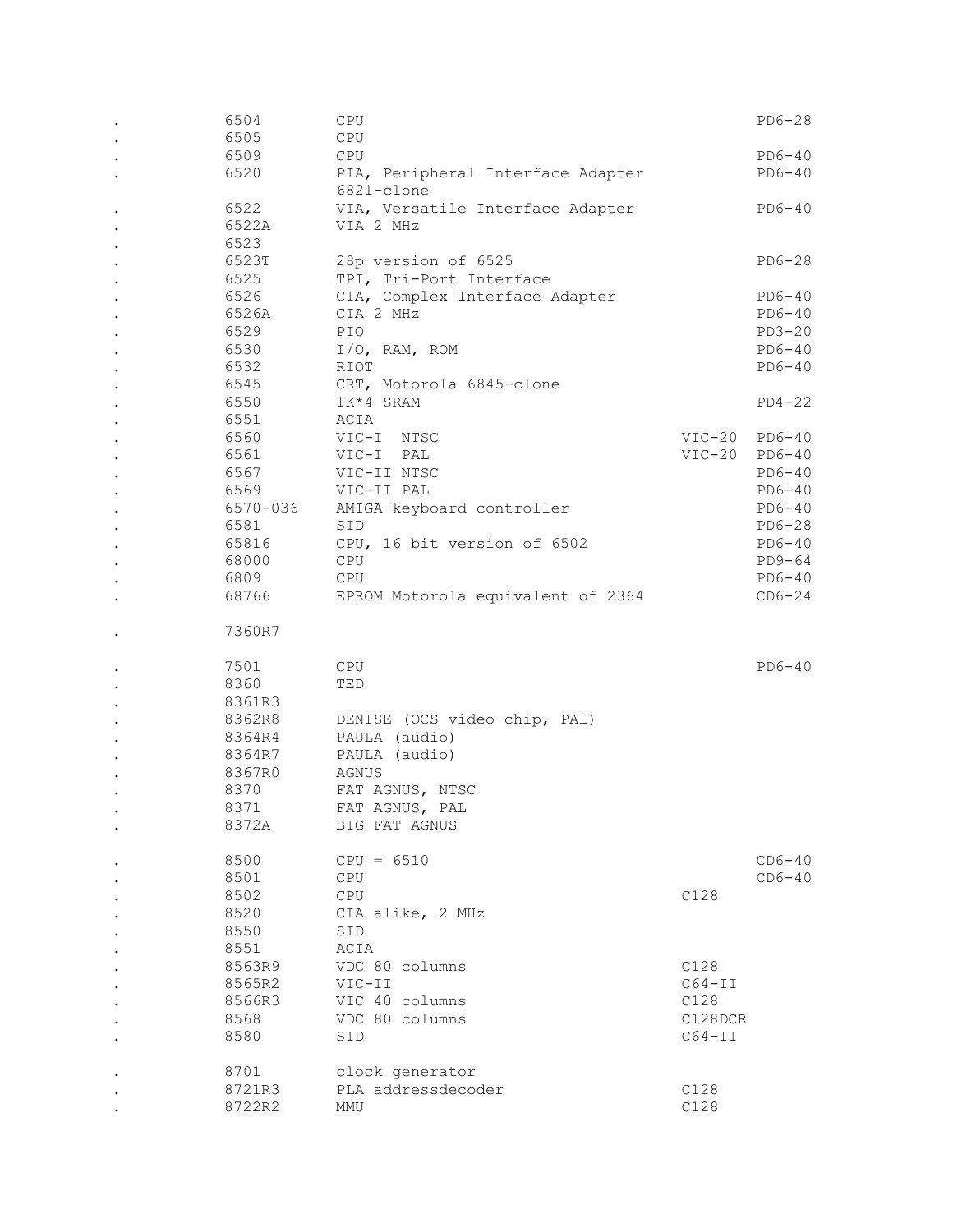| 901225-01<br>901226-01<br>901227-03<br>901229-01<br>901436-01<br>901437-01             | 2364<br>2364<br>2364<br>2364<br>see 6520<br>see 6522 | character ROM<br>Basic ROM<br>Kernal ROM<br>$\text{ROM}{}$                                                          | $PD6-24$<br>$PD6-24$<br>$PD6-24$<br>$PD6-24$     |
|----------------------------------------------------------------------------------------|------------------------------------------------------|---------------------------------------------------------------------------------------------------------------------|--------------------------------------------------|
| 901438-01<br>901447-29<br>901465-01<br>$901465 - 02$<br>$901465 - 20$                  | see 6550                                             |                                                                                                                     | <b>MMF9000</b><br><b>MMF9000</b><br>3032<br>3032 |
| <b>MMF9000</b><br>901465-21                                                            |                                                      |                                                                                                                     | 3032                                             |
| MMF9000<br>901465-22<br><b>MMF9000</b>                                                 |                                                      |                                                                                                                     | 3032                                             |
| 901465-23<br>MMF9000                                                                   |                                                      |                                                                                                                     | 3032                                             |
| 901467<br>901435-01<br>901437-01<br>901458-01                                          | see 6502<br>see 6522<br>see 6532                     |                                                                                                                     | 8050                                             |
| 901460-03<br>901482-03<br>901482-04                                                    |                                                      | character ROM                                                                                                       | $PD6-24$<br>8050<br>8050                         |
| 901482-05<br>901482-07<br>901483-04<br>901484-03<br>901484-05                          |                                                      | upgrade of 04 ??<br>upgrade of 03 ??                                                                                | 8050<br>8050<br>8050<br>2031LP<br>2031LP         |
| 901486-01<br>901486-07<br>$901502 - 01$<br>$901522 - 06$<br>$901522 - 30$<br>901527-01 | 4066<br>7406<br>7407<br>7812                         | Basic ROM<br>Kernal ROM<br>quad analogue switch<br>hex OC inverter buffer<br>hex OC buffer<br>12V voltage regulator | $PD6-24$<br>$PD6-24$                             |
| 901527-02<br>901640-01<br>901885-01<br>901885-04                                       | 7805<br>6530-47<br>$6530 - 47$                       | 5V voltage regulator<br>SCAND.GEN<br>RIOT DOS 2.7<br>RIOT DOS 2.7                                                   | MMF9000<br>8050<br>8050                          |
| SFD-1001<br>901887-01<br>901888-01<br>901895-01<br>901896-01                           | 6530<br>6530<br>see 6551<br>see 6561                 |                                                                                                                     | SFD-1001<br>SFD-1001                             |
| $902503 - 06$<br>$VIC-20$                                                              |                                                      | power supply                                                                                                        | C64                                              |
| 906106-01<br>906107-01<br>906108-01<br>$906111 - 01$<br>906112-01                      | XTAL<br>see 6510<br>see 6526<br>see 6569<br>see 6581 | 17.734 MHz                                                                                                          |                                                  |
| $906114 - 01$<br>$906150 - 02$                                                         | 82S100<br>see Z80                                    | PLA                                                                                                                 | C64                                              |